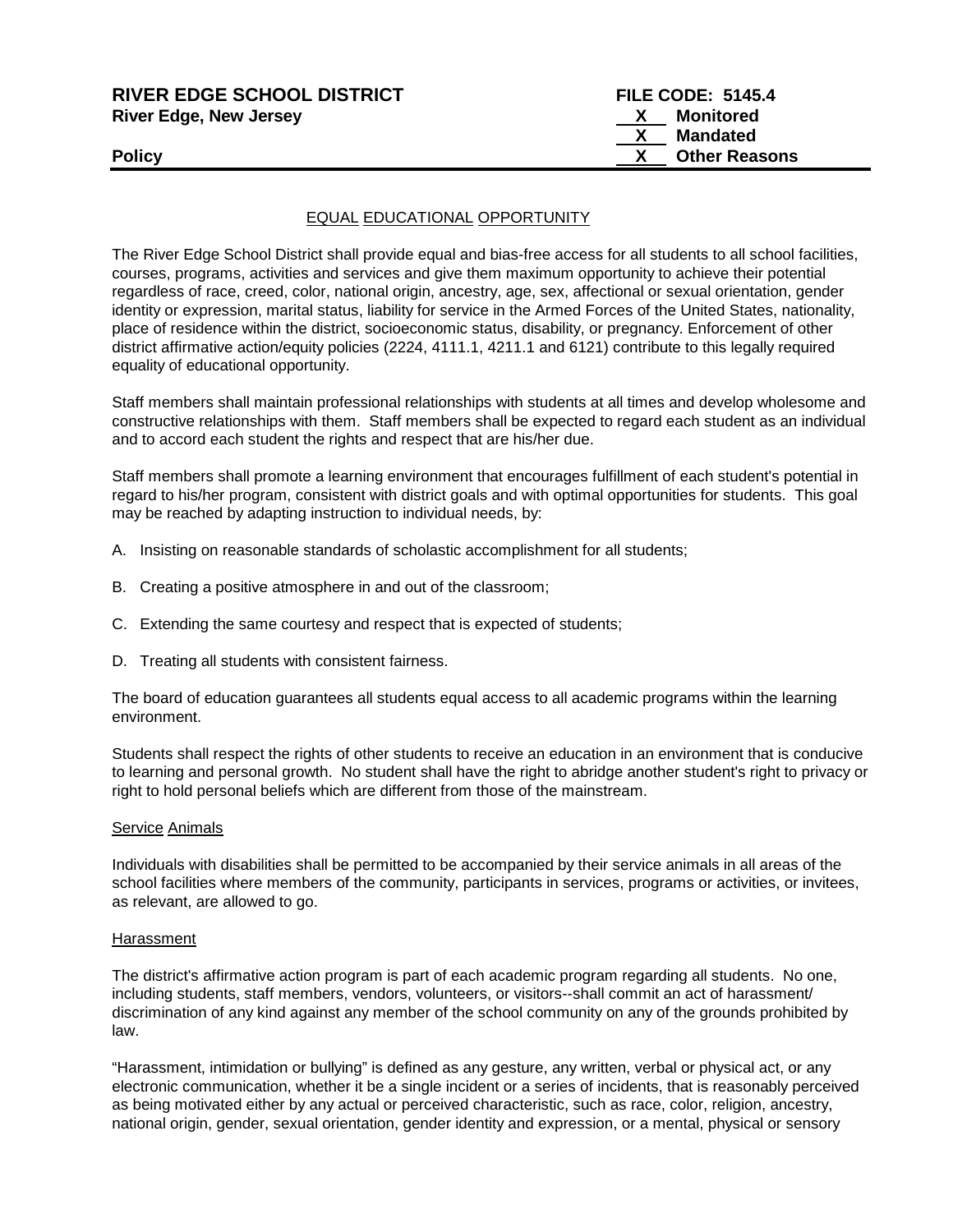# EQUAL EDUCATIONAL OPPORTUNITY (continued)

disability, or by any other distinguishing characteristic, that takes place on school grounds**,** at any schoolsponsored function or on a school bus, or off school grounds, in accordance with law, that substantially disrupts or interferes with the orderly operation of the school or the rights of other students, and that:

- A. A reasonable person should know, under the circumstances, will have the effect of physically or emotionally harming a student or damaging the student's property, or placing a student in reasonable fear of physical or emotional harm to his/her person or damage to his/her property; or
- B. Has the effect of insulting or demeaning any student or group of students; or
- C. Creates a hostile educational environment for the student by interfering with the student's education or by severely or pervasively causing physical or emotional harm to the student.

All reported incidents of harassment, intimidation or bullying shall be handled according to law and board policy 5131.1 Harassment, Intimidation and Bullying. Harassment may be claimed by a third party. That is, individuals who are not directly involved in the behavior may experience a hostile environment. They shall have the same legal rights to act under this policy as those directly victimized.

Any member of the student body may file a formal grievance related to harassment. The school anti-bullying specialist will receive all complaints and initiate a thorough investigation and will protect the rights of both the student making the complaint and the alleged harasser. If the victim is from a protected class, the affirmative action officer will be included in the investigation. Filing of a grievance or otherwise reporting harassment of any kind will not reflect upon the student's status nor affect future grades or class assignments.

The administration will inform all students that sexual harassment is prohibited in the educational setting. Specifically, no person employed by the district or by a vendor, or acting in a voluntary capacity, shall threaten or insinuate, either directly or indirectly, that a student's refusal to submit to sexual advances will adversely affect the students standing in the school setting. Students are forbidden to harass other students or staff members or vendors or volunteers through conduct or communications of a sexual nature within the school setting.

Findings of discrimination in the form of harassment will result in appropriate disciplinary action.

# Equity in School

The board of education shall maintain an academic environment that is free from harassment and provide equal and bias free access for all students to all school facilities, courses, programs activities and services, regardless of race, creed, color, national origin, ancestry, age marital status, affectional or sexual orientation, gender identity or expression, religion, disability, nationality or socioeconomic status. The board shall ensure that:

- A. School classrooms and facilities will be barrier free;
- B. Attention will be directed at attaining minority representation within each school that approximates the district's overall minority representation. Exact appointment is not required. The ultimate goal shall be to achieve the greatest degree of racial balance that is feasible and consistent with sound educational values and procedures;
- C. Utilizing on an annual basis a State-approved English language proficiency measure for determining the special needs of English language learners and their progress in learning English;
- D. Utilizing bias-free multiple measures for determining the special needs of students with disabilities,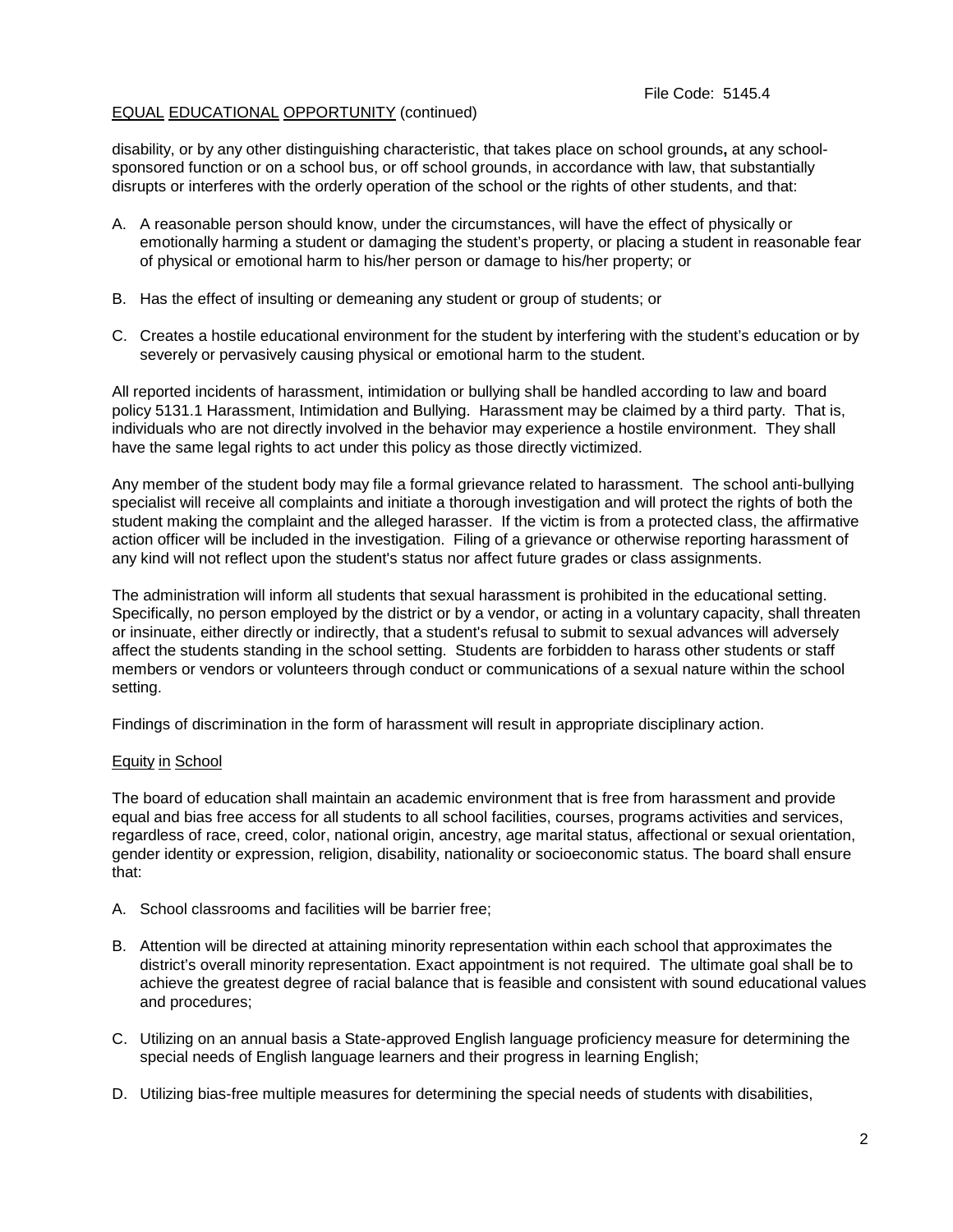### File Code: 5145.4

# EQUAL EDUCATIONAL OPPORTUNITY (continued)

- E. The district curriculum will be aligned with the New Jersey Student Learning Standards and address the elimination of discrimination by narrowing the achievement gap by:
	- 1. Providing equity in educational programs and by providing opportunities for students to interact with others proactively regardless of status;
	- 2. Ensuring there are no differential requirements for completion of course offerings or programs of study solely on the basis of race, creed, color, national origin, ancestry, age, marital status, affectional or sexual orientation, gender, religion, disability, or socioeconomic status;
	- 3. Ensuring courses shall not be offered separately on the basis of race, creed, color, national origin, ancestry, age, marital status, affectional or sexual orientation, gender, religion, disability, or socioeconomic status;
	- 4. Reducing or preventing the underrepresentation of minority, female, and male students in all classes and programs, including gifted and talented, accelerated, and advanced classes;
	- 5. Ensuring schools demonstrate the inclusion of a multicultural curriculum in its instructional content, materials, and methods, and ensuring students understand the basic tenets of multiculturalism;
	- 6. Ensuring African-American history, as well as the history of other cultures, is infused into the curriculum and taught as part of U.S. history;
	- 7. Ensuring instruction on the Holocaust and other acts of genocide is included in the curriculum of all elementary and secondary schools, as developmentally appropriate; and
	- 8. Ensuring that students are not discriminated against because of a medical condition.
- F. All students shall have support services, including intervention and referral services, school health services and counseling services; and
- G. Physical education program and athletic programs shall be equitable and co-educational and do not discriminate based on protected class status.

Procedures shall be made available for students and/or parents/guardians who wish to file a grievance protesting alleged discriminatory or sexually (or other) harassing action. An immediate report of the allegation should be made to the affirmative action officer or superintendent. Violations of this policy or its related procedures shall be cause for appropriate disciplinary action.

#### Bias-Related Incidents

An employee of the board who becomes aware in the course of his/her employment that a student or other staff person has committed a bias-related act (hate crime) or is about to commit one shall immediately inform the building principal and superintendent. All incidents of bias-related acts shall be reported whether they occur during school hours on school grounds or otherwise. The principal or his or her designee shall promptly notify the local police department and the bias investigation officer for the county prosecutor's office.

The principal or his or her designee shall immediately notify the local police department and the bias investigation officer for the county prosecutor's office where there is reason to believe a bias-related act that involves an act of violence has been or is about to be physically committed against a student, or there is otherwise reason to believe a life has been or will be threatened.

All incidents shall be reported utilizing the Electronic Violence and Vandalism Reporting System according to board policy 5131.5 Violence and Vandalism.

#### Appeals

Grievances related to equity in school and classroom shall be submitted to the affirmative action officer. Any individual may petition the Commissioner in writing to resolve a dispute arising related to equity in school and classroom.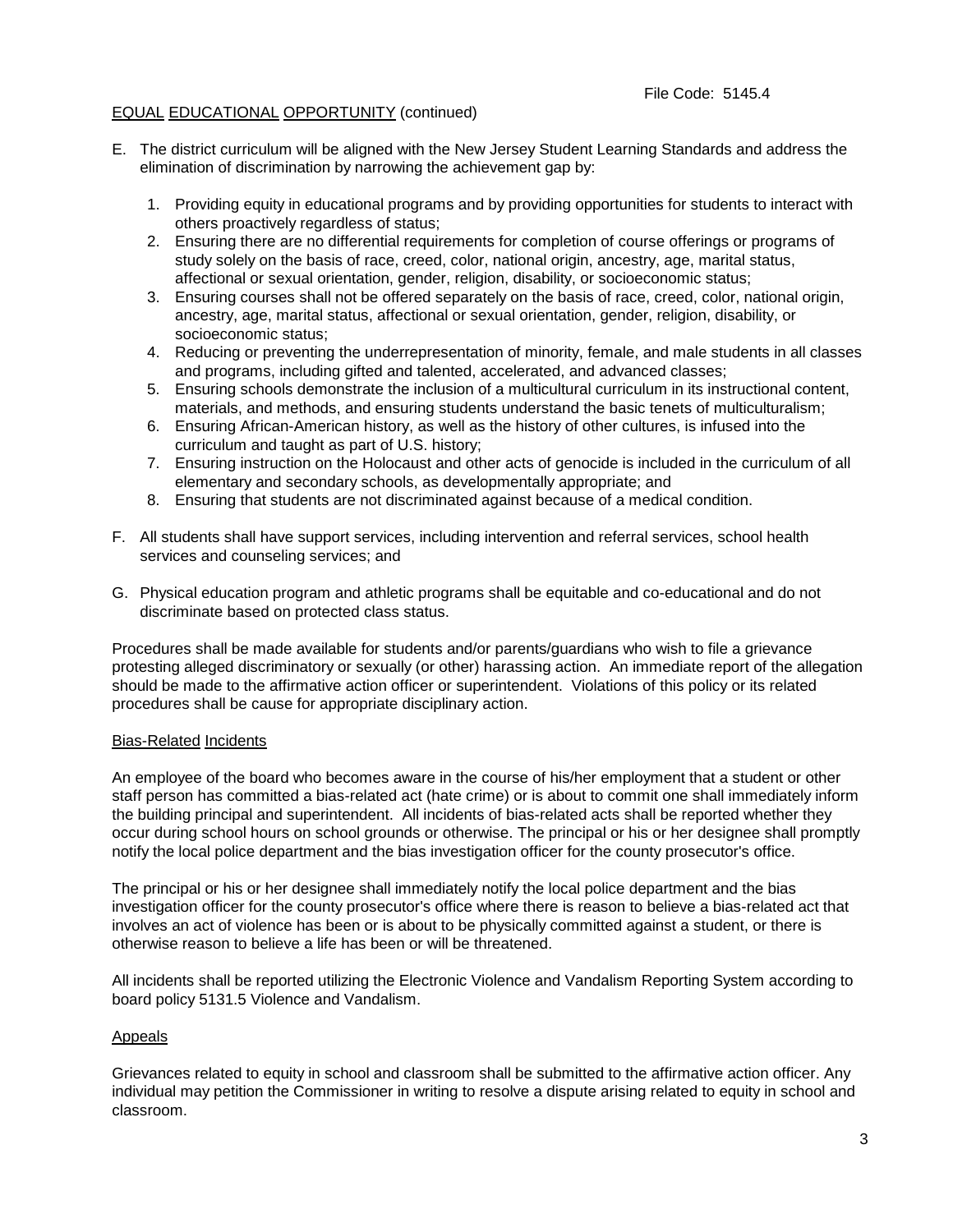# EQUAL EDUCATIONAL OPPORTUNITY (continued)

## Implementation

The superintendent shall direct development of procedures regarding the implementation of this policy to include sanctions, protection of individual rights to confidentiality and due process, and notification procedures. The superintendent shall ensure that, annually, all staff and all students (in means and terms that are ageappropriate) be thoroughly informed of this policy, their right to file grievances under this policy and the law and the procedures relative to filing. Further, all staff and students shall be informed annually of the identity of the district's affirmative action officer and how he/she may be contacted.

The superintendent shall also ensure that staff and students participate in educational programs relating to this policy and the maintenance of a safe and nurturing educational environment.

The superintendent shall use all customary methods of information dissemination to ensure that the community is informed of its policies on educational equity.

| Adopted:             | October 24, 1990                                                      |
|----------------------|-----------------------------------------------------------------------|
| Revised:             | December 3, 2003, December 20, 2006, May 28, 2014, September 21, 2016 |
| NJSBA Review/Update: | August 2017                                                           |
| Readopted:           | September 12, 2018                                                    |

Key Words

Nondiscrimination, Affirmative Action, Equal Educational Opportunity, Harassment, Sexual Harassment

| <b>Legal References:</b> | N.J.S.A. 2C:16-1                                                                           | <b>Bias Intimidation</b>                                                     |  |
|--------------------------|--------------------------------------------------------------------------------------------|------------------------------------------------------------------------------|--|
|                          | N.J.S.A. 2C:33-4                                                                           | Harassment                                                                   |  |
|                          | <u>N.J.S.A.</u> 10:5-1 et seq.                                                             | Law Against Discrimination                                                   |  |
|                          | N.J.S.A. 18A:36-20                                                                         | Discrimination; prohibition                                                  |  |
|                          | N.J.S.A. 18A:37-14                                                                         | Electronic communication, harassment, intimidation or                        |  |
|                          |                                                                                            | bullying defined                                                             |  |
|                          | N.J.S.A. 18A:38-5.1                                                                        | No child to be excluded from school because of race, etc.                    |  |
|                          | N.J.A.C. 6A:7-1.1 et seq.                                                                  | Managing for Equality and Equity in Education                                |  |
|                          | See particularly:                                                                          |                                                                              |  |
|                          | N.J.A.C. 6A:7-1.4,-1.7                                                                     |                                                                              |  |
|                          | N.J.A.C. 6A:16-6.3(e)                                                                      | Reporting students or staff members to law enforcement                       |  |
|                          |                                                                                            | Authorities                                                                  |  |
|                          | N.J.A.C. 6A:17-1.1 et seq.                                                                 | Education of Homeless Children and Students in State                         |  |
|                          |                                                                                            | Facilities                                                                   |  |
|                          |                                                                                            | N.J.A.C. 6A:30-1.1 et seq. Evaluation of the Performance of School Districts |  |
|                          |                                                                                            |                                                                              |  |
|                          | Davis v. Monroe County Board of Education, 526 U.S. 629 (1999)                             |                                                                              |  |
|                          |                                                                                            |                                                                              |  |
|                          | State v. Mortimer, 135 N.J. 517 (1994)                                                     |                                                                              |  |
|                          |                                                                                            |                                                                              |  |
|                          | 20 U.S.C.A. 1681 - Title IX of the Education Amendments of 1972                            |                                                                              |  |
|                          |                                                                                            |                                                                              |  |
|                          | 20 U.S.C.A. 794 et seq. - Section 504 of the Rehabilitation Act of 1973                    |                                                                              |  |
|                          | 20 U.S.C.A. 1400 et seq. - Individuals with Disabilities Education Act (formerly Education |                                                                              |  |
|                          | for All Handicapped Children Act) - Part B                                                 |                                                                              |  |
|                          |                                                                                            |                                                                              |  |
|                          | 42 U.S.C.A. 12101 et seq. - Americans with Disabilities Act (ADA)                          |                                                                              |  |